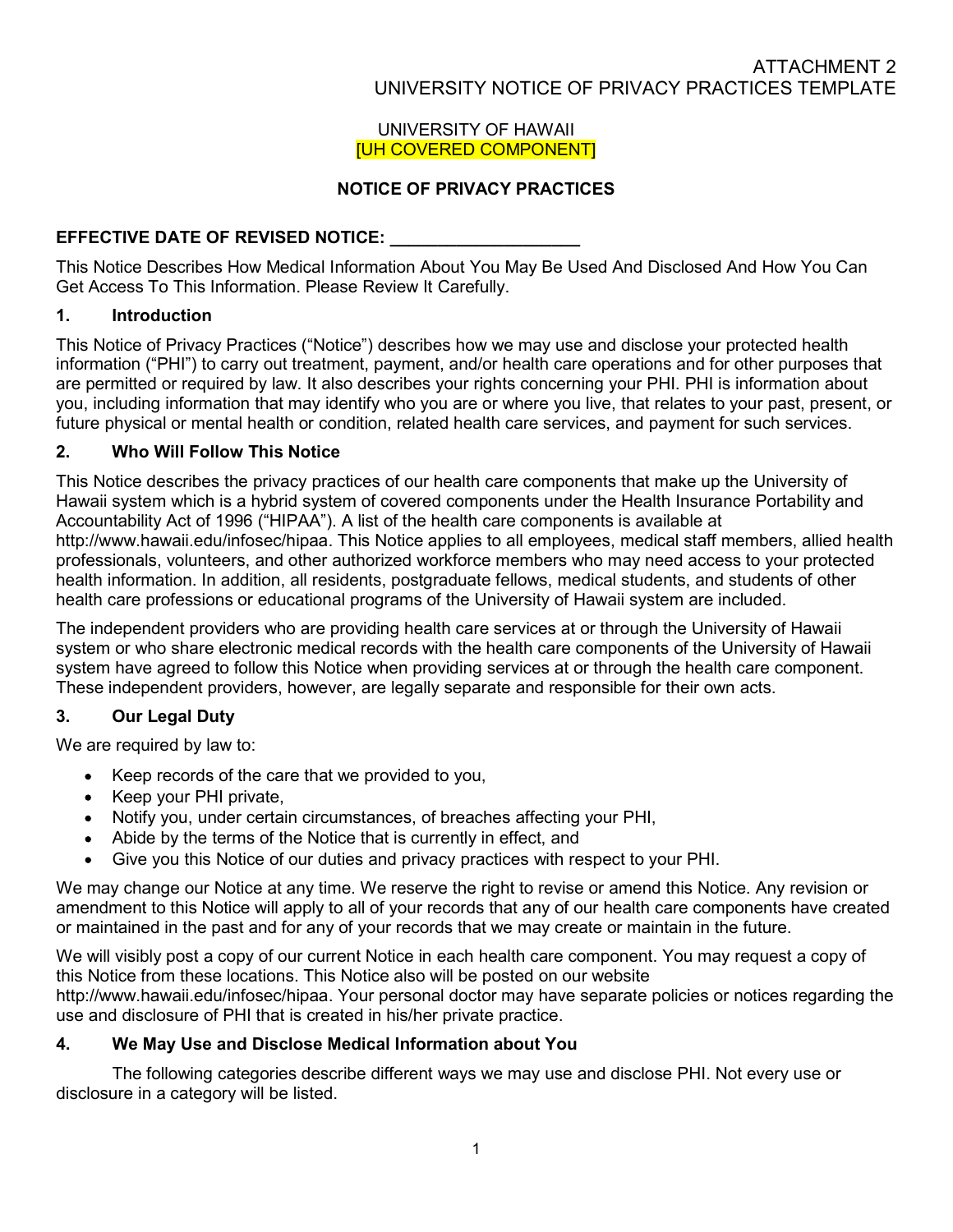a. Treatment: We may use and disclose your PHI to provide you with medical treatment or services. For example, we may disclose your PHI to doctors, nurses, and other health care personnel or providers to coordinate the different things you need, such as prescriptions, lab work, and X-rays. We may also permit disclosure of your electronic health record via electronic transfer to other facilities and providers for treatment purposes. We also may disclose your PHI to other people who provide services that are part of your care, such as a hospice or home care agency.

b. Payment: We may use and disclose your PHI to bill and collect payment for your health care services. We may disclose your PHI to other health care providers and organizations involved in your care to assist in their billing and collection efforts. This may include, for example, disclosures to your health insurance plan about services we recommend for you so your plan can determine eligibility, coverage, or medical necessity or for utilization review activities. We also may disclose your PHI to third parties for collection of payment.

 c. Health Care Operations: We may use your PHI or share it with others in the course of operating our health care components. For example, we may use your information to evaluate: the performance of our staff in caring for you; the quality of our services; and effectiveness of various treatments. This includes combining information we have with information from other health care providers to compare our services and outcomes so we can see where we can make improvements in our care and services. We may remove information that identifies you from this set of medical information so others may use it to study health care and health care delivery without learning who the specific patients are. We also may call you by name in the waiting areas. We also may disclose your PHI to third parties who perform various activities on our behalf, such as accounting, transcription services, data analysis, and risk management.

In addition, we may disclose your PHI for payment activities and certain business operations of another health care provider or health plan as long as they have or had a relationship with you; the information disclosed pertains to that relationship; and the information is used for one of the following health care operations: quality assessment and improvement; case management and care coordination.

d. Education and Training: We may disclose PHI to doctors, nurses, technicians, training doctors, medical students, postgraduate fellows, and students in one of our professional schools for review and learning purposes. These same classes of individuals and other health care professional students may participate in examinations or procedures and in your care as part of our educational programs.

 e. Health Related Benefits and Services: We may use and disclose your PHI to tell you about health-related benefits or services that may be of interest to you.

 f. Research: Under certain circumstances, we may use and disclose your PHI for research purposes but only as allowed by law or with your permission. We may use or allow other researchers to review your PHI for the purpose of preparing a plan for a specific research project but, in that event, none of your identifiable information will be allowed to leave the health care component. We may use your PHI to contact you with information about a research study in which you might be interested in participating. If you choose to participate in a research study, you will be asked to sign a written form authorizing the use and disclosure of your PHI for that study. All research studies must be reviewed and approved by a committee, called an Institutional Review Board (IRB), before subjects may be enrolled. This process evaluates a proposed research project and its use of medical information, trying to balance the research needs with patients' need for privacy of their medical information.

 g. For Fundraising: We may use or disclose certain PHI to the University of Hawaii Foundation to contact you to raise money for the University of Hawaii system. If you do not want to be contacted in this way, please notify the University System HIPAA Privacy and Security Officer(s) and/or **[UH COVERED** COMPONENT] Privacy Officer (contact information is available at the http://www.hawaii.edu/infosec/hipaa).

h. Personal Representatives: We may disclose your PHI to a personal representative who has authority under applicable law to make health care decisions on your behalf.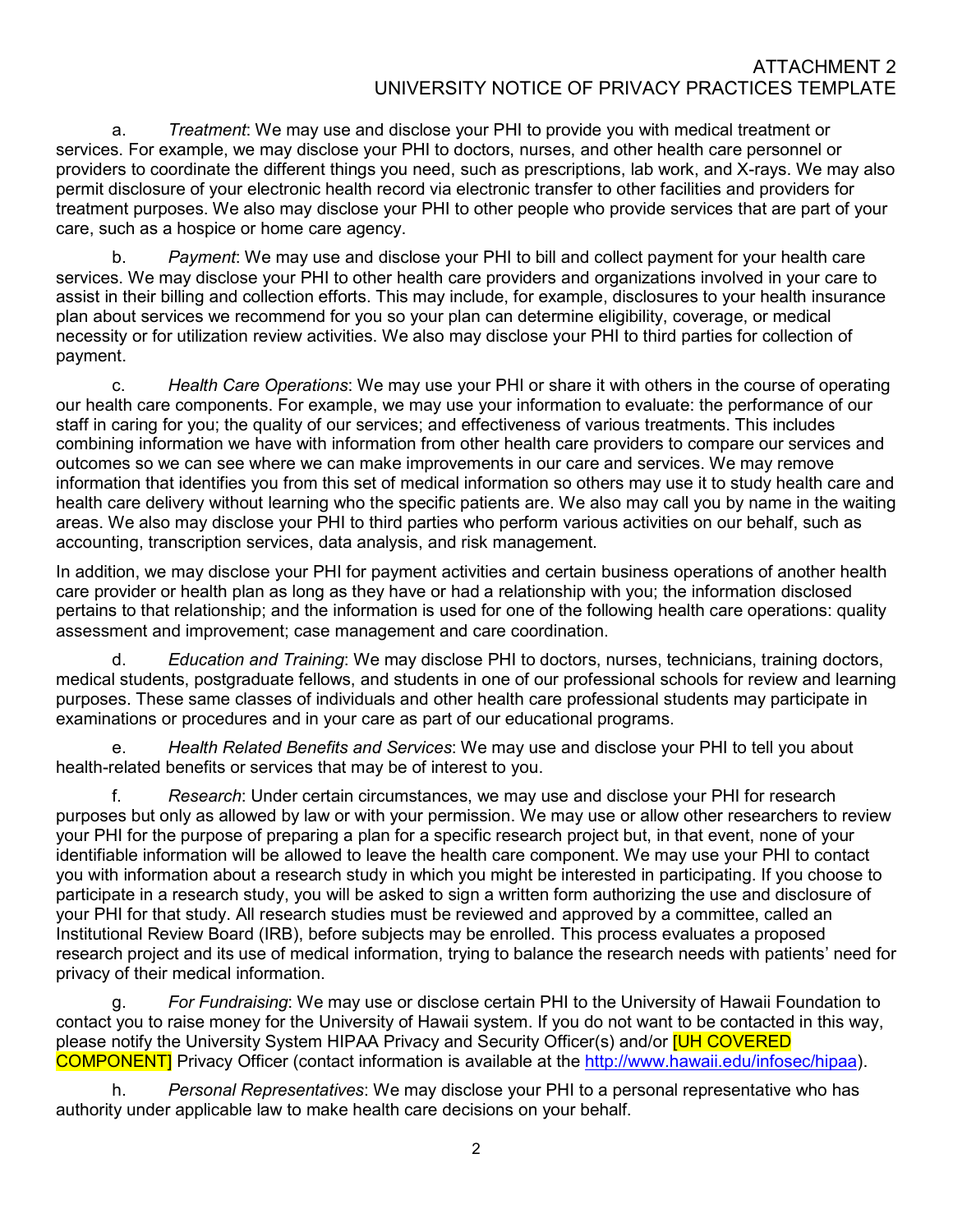## 5. You Will Have the Opportunity to Agree or Object to the Following Uses and Disclosures:

Provided you do not object, we may disclose your PHI in the following situations after we discuss it with you. If, however, you are not able to object, we may disclose your PHI if it is consistent with your known prior expressed wishes and is determined to be in your best interests. As soon as you are able, we will give you the opportunity to object to any further disclosures.

Individuals Involved in Your Care or Payment for Your Care and Notification: Unless you object, we may disclose to a member of your family, a relative, a close friend, or any other person you identify, information that directly relates to that person's involvement in your health care. We also may give information to someone who helps pay for your care. We may share PHI with these people to notify them about your location and general condition. Finally, we may disclose PHI about you to disaster relief agencies, such as the Red Cross, so that your family can be notified about your condition, status, and location.

#### 6. We May Make The Following Uses and Disclosures Without Your Authorization.

- When Required By Law: We will use and disclose your PHI when we are required to do so by federal, state, or local law.
- To Avert a Serious Threat to Health or Safety: We may use and disclose your PHI to prevent a serious threat to your health and safety or the health and safety of others.
- For Organ and Tissue Donation: We may disclose your PHI to a designated organ donor program as required or permitted by law.
- For Specific Government Functions: We may release medical information about you to authorized federal officials for intelligence, counterintelligence, and other national security activities authorized by law, as well as to others so they may provide protection to the President and other authorized persons or foreign heads of state. If you are a member of the armed forces, we may release your information as required to your military command authorities.
- For Legal Proceedings: We may disclose your PHI in response to a subpoena, discovery request, or other lawful process by someone involved in a dispute, but only after efforts have been made to tell you about the request or to obtain an order protecting the PHI requested.
- For Law Enforcement: We may use or disclose your PHI for law enforcement purposes, such as legal processes, limited information requests for identification and location purposes, information pertaining to victims of a crime, suspicion that death has occurred as a result of criminal conduct, a crime occurring on our premises, and certain medical emergencies (not on the premises).
- For Health Oversight: We may disclose PHI about you to a state or federal health oversight agency that is authorized by law to oversee our operations. These activities are necessary for the government to monitor our health care system, government programs, and compliance with civil rights laws.
- To Coroners, Medical Examiners, and Funeral Directors: We may disclose your PHI to a coroner or medical examiner. This may be necessary, for example, to identify a deceased person or to determine the cause of death. We also may release PHI to funeral directors as necessary for them to carry out their duties.
- For Workers' Compensation: We may disclose your PHI as permitted by workers' compensation laws and other similar programs.
- For Public Health: We will disclose PHI to public health authorities for public health activities, investigations, or interventions as required by law. Public health activities generally include:
	- $\circ$  Reporting births and deaths, birth defects, children at risk, and child abuse or neglect;
	- o Preventing or controlling disease, injury, or disability;
	- $\circ$  Notifying people of recalls of medical products they may be using;
	- o Notifying a person who may have been exposed to a disease or may be at risk for contracting or spreading a disease or condition;
	- o Reporting reactions to medications or problems with products; and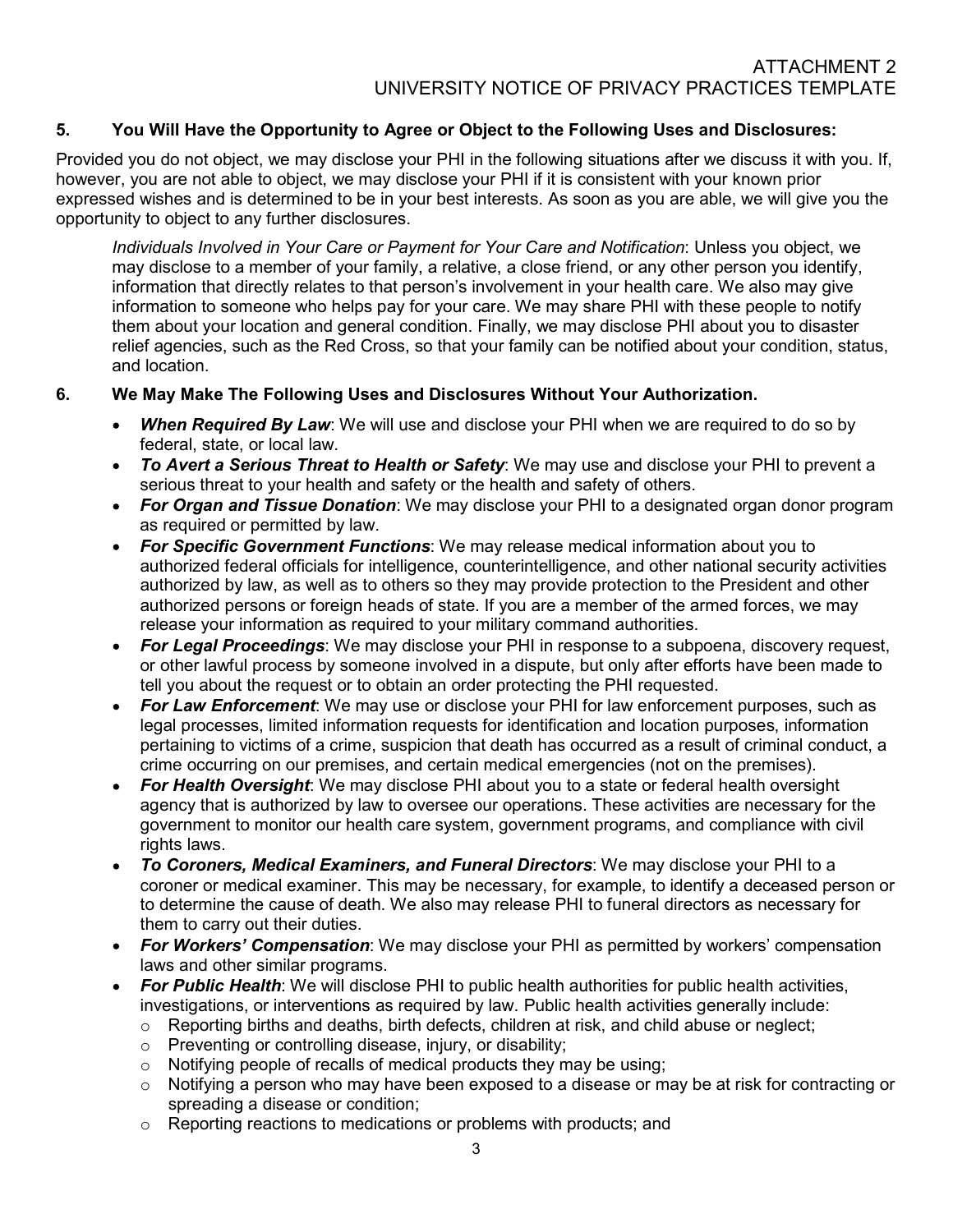- $\circ$  Notifving the appropriate government authority if we believe a patient has been the victim of abuse or neglect.
- Regarding Inmates or Individuals in Custody: If you are in legal custody, we may disclose your PHI to a correctional institution or law enforcement official. PHI may be disclosed to provide you with health care, to protect your health and safety or the health and safety of others, or for the safety and security of the correctional institution.

#### 7. Other Uses and Disclosures of Your PHI:

Other uses and disclosures of your PHI not covered by this Notice or the laws that apply to us will be made only with your written authorization. If you provide us permission to use or disclose your PHI, you may revoke that permission, in writing, at any time. If you revoke your permission, we will stop any use or disclosure of PHI previously permitted by your written authorization. We are unable to "take back" any disclosures we have already made with your permission. We generally will not sell your PHI, use or disclose your PHI for marketing, or use or disclose any PHI contained in psychotherapy notes without your authorization.

#### 8. Your Rights Regarding Your PHI:

a. You have the right to request restrictions on how we use and disclose your PHI and we will comply with your request unless the information is needed to provide you emergency treatment. To request a restriction, your request must be in writing to the University System HIPAA Privacy and Security Officer(s) and/or **[UH COVERED COMPONENT]** Privacy Officer and must describe:

- The information you wish to be restricted;
- Whether you are requesting to limit our use, disclosures, or both; and
- To whom you want the limitation to apply.

b. You have a right to request, and we are required to agree to, a restriction on the information disclosed to your health plan if you make arrangements to pay for the related services in full.

c. You have the right to request confidential communications from us by alternative means or at an alternative location. We will accommodate reasonable requests. We may ask you for information as to how payment will be handled or to specify an alternative address or other method of contact. We will not request an explanation from you as to the basis for the request. Please notify the University System HIPAA Privacy and Security Officer(s) and/or **[UH COVERED COMPONENT]** Privacy Officer.

You have the right to inspect and obtain a paper or electronic copy of your PHI that our facilities use to make decisions about you for as long as we maintain the PHI. There are a few exceptions. If we deny your request to inspect your PHI, we will give you reasons in writing for the denial and explain any right to have the denial reviewed. If you want copies of your PHI, a charge for copying may be imposed. You may direct that the copy be transmitted directly to an entity or person designated by you, provided that any such designation is clear, conspicuous, and specific with complete name and mailing address or other identifying information. Please contact the University System HIPAA Privacy and Security Officer(s) and/or **[UH** COVERED COMPONENT] Privacy Officer if you have questions about access to your health information.

e. You have the right to request an amendment if you feel the PHI we have about you is incorrect or incomplete. In certain cases, we may deny your request for an amendment. If we deny your request, you have the right to file a statement of disagreement with us. We may prepare a rebuttal and will provide you with a copy of such rebuttal. Please contact the University System HIPAA Privacy and Security Officer(s) and/or [UH COVERED COMPONENT] Privacy Officer if you have questions about the process.

f. You have the right to find out what disclosures we have made about you, to whom, and why. This applies to disclosures made for reasons other than treatment, payment, or our health care operations. It also excludes disclosures we made to you or as authorized by you, for a facility directory, to family members or friends involved in your care, for notification purposes, or as required by law. The right to receive this